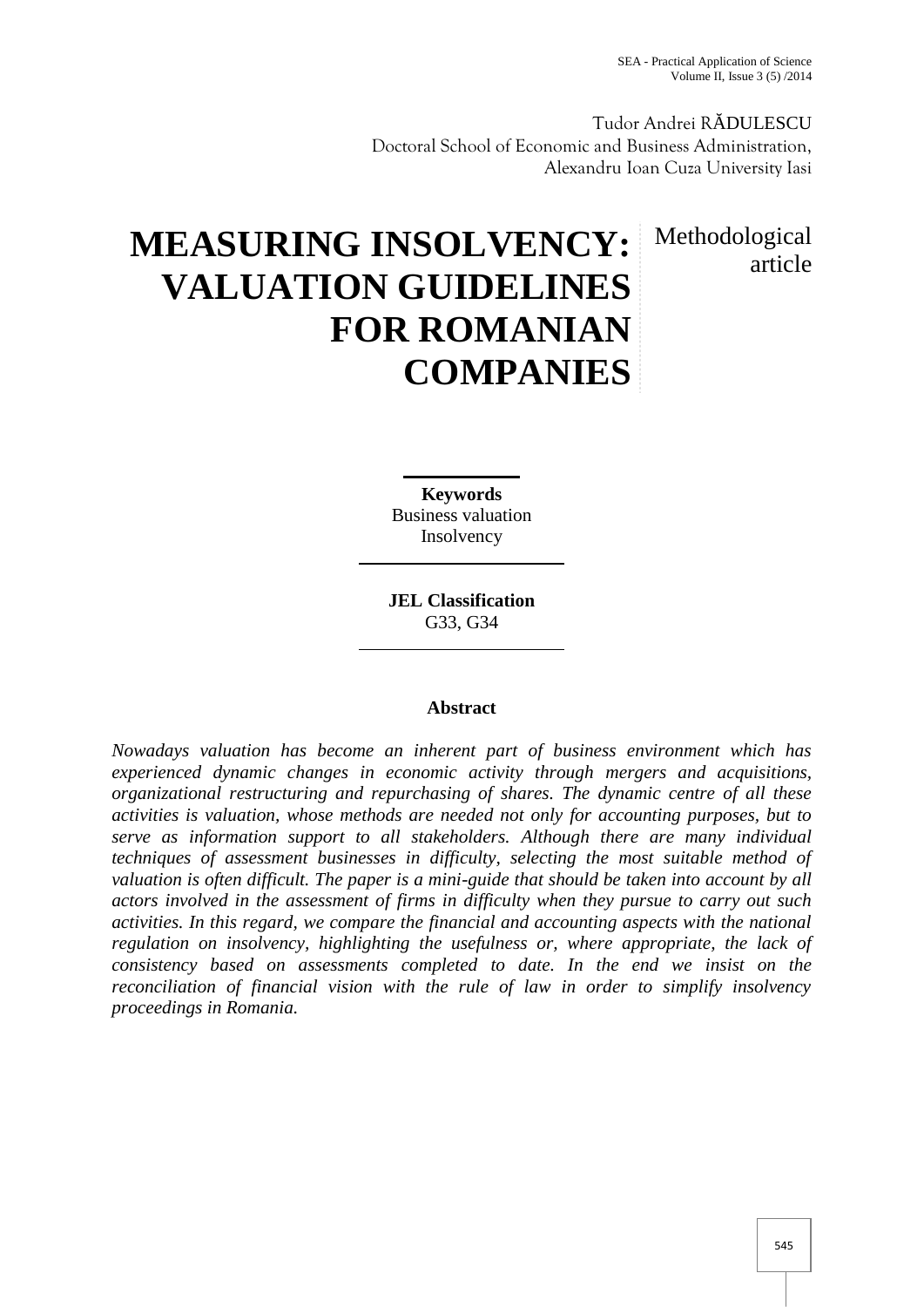#### **Introduction**

The evaluation of different types of property involves different sources of information that reflect adequately the market in which the property is assessed. The estimation of any type of value, market or outside market requires to the assessor to apply one or more approaches known as assessment methods. (Buglea et. al., 2003)

The term approach refers to evaluation methodologies generally accepted commonly used. Each approach assessment has alternative methods of application. In general, approaches and assessment methods are common for all types of assessments, including real property, movable, businesses and financial assets.

In general, an assessment approach can be achieved through:

- Cost

- The sales comparison
- By income
- While the appropriate evaluation methods are:
- Cost method

- Sales comparison method

- Income capitalization method.

*Evaluations based on the market approach*, normally use one or more methods in evaluation, by applying the substitution principle using information derived from the market. According to this principle a prudent person will pay for a good or service more than the cost of purchasing a good or service acceptable substitute in the absence of time factors, risk or inadequacy. Lowest cost of the best alternative for a good or identical substitute will tend to reflect market value. (PricewaterhouseCoopers, 2012)

*The cost-based evaluation method* is a comparative approach that considers for trading a certain property as a replacement alternative to build another property, either as an identical copy of the original, or as a property with the same utility. The method requires an estimation of depreciation for older properties with or without disabilities in operation. In the absence of market information, the net replacement cost is regarded as an acceptable method for the valuation of specialized assets, but the assessor must include in his report comments market on land value or current cost and depreciation allowances. (IVS, 2014)

*The sales comparison valuation method* is a comparative approach that takes into account sales properties similar or substitutable and information about the market, setting an estimate of the value of comparison processes. Property generally evaluated is compared with sales of properties similar traded on an open market, or taking into consideration the offers for sale. (Petrescu, 2012)

The Income capitalization valuation method is a comparative approach that takes into account information regarding income and expenses of assessed property and estimates value through a

capitalization process. Capitalization links income (typically net income) of a particular type of value by converting income into an estimate of value. The income taken into calculation is the net income remaining amount available to a party concerned. The method uses capitalization rate (direct link) discount rates (reflecting fruition investment), or both. According to the principle of substitution, income stream produces the greatest recovery and fructification in correspondence to a certain level of risk, leading to the likely size value.

#### **Valuation of buildings**

The objective basis for estimating the market value of property is the specific values assigned to certain rights in the property by the participants in a market in which an asset is bought and sold.

Property assessment purposes are various:

- Financial reporting;

- *Transactions involving the transfer of property (including liquidation);*

- Loans or loans secured by the property;

- Litigation;

- Taxation issues (including enforcement);

- Advice;
- Making investment decisions

Market value is the basis for fixing the amount for the property, in situations where evaluations are used for:

- Financial reporting;

- Assist a buyer, a seller or to help both sides to determine the selling price for a particular transaction;

- *Laying the foundation for judicial reorganization;*

- Determining if bankruptcy liquidation value;

- Fusion of multiple properties;

- Estimate the value of a property that is guaranteed a mortgage or to establish a basis for insurance or guarantee of a loan with a property;

- Expropriation for public utility;

- Litigation or arbitration of disputes over some contracts or partial interests;

- Cover damages;
- Estimating the tax.

You can use several methods to evaluate property.

The assessor must reconcile the amounts resulting from simultaneous application of multiple assessment methods. Whether property is leased or subject to other partial interests the assessor must make adjustments to reflect property rights being valued.

For property valuation are used in generally, the cost approach, sales comparison, and income capitalization methods associated with these approaches. Their are based on the principle of substitution, establishing if any like or similar goods or services, those with lowest cost price or attracting the highest demand and probability of sale. (Petrescu, 2012)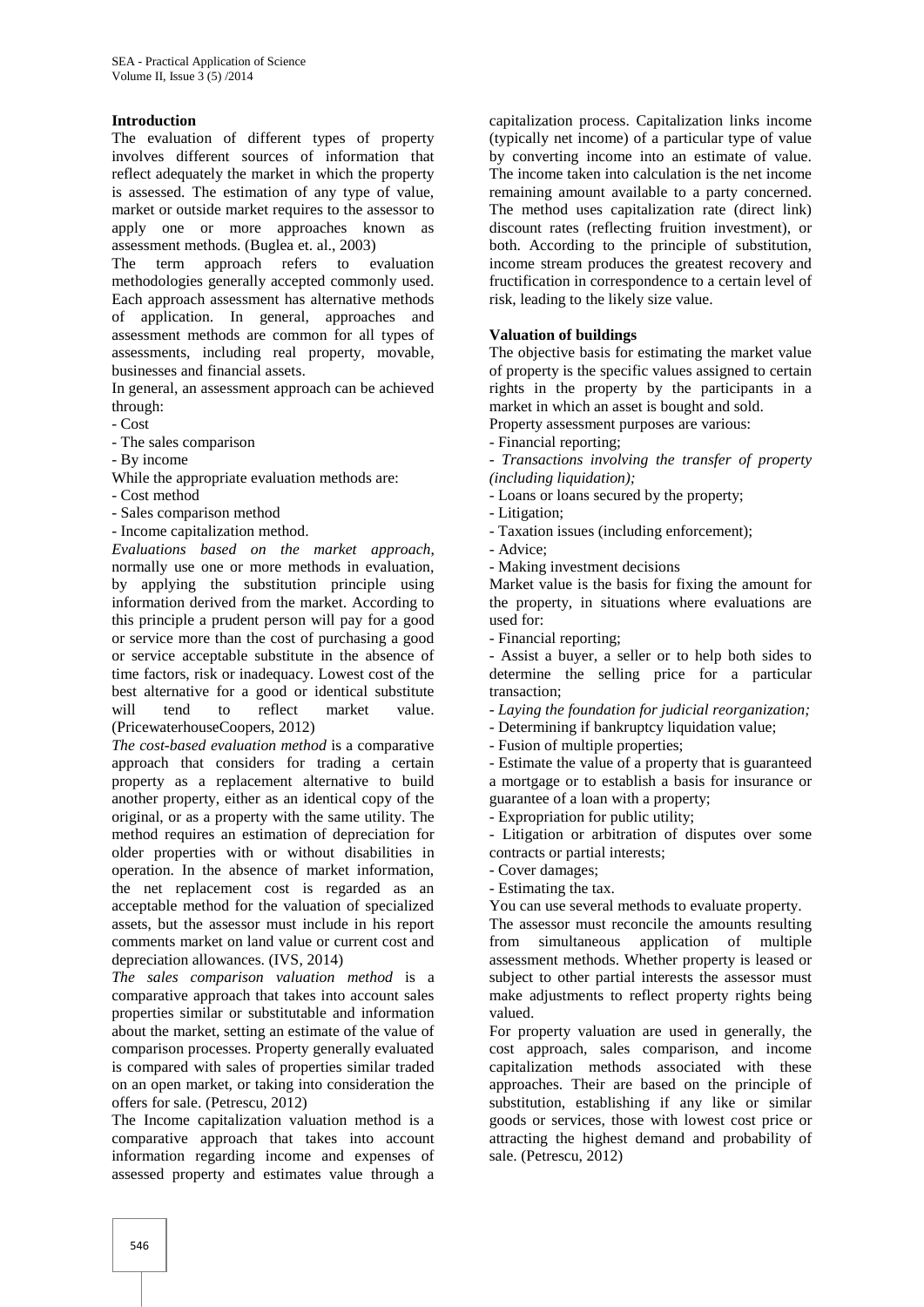*The cost based method* sets the property value by estimating the costs. An estimate obtained from the cost approach represents full value of a property.

Cost estimation of purchasing land and / or construction of a new building with equal utility or adaptation of old properties in the same use without related costs during the construction or adaptation is a widely used procedure. The land and building costs can add an estimated profit real estate promoter. For older properties, the cost approach takes into account an estimate of depreciation, including physical damage and functional impairment. For newer properties, cost and market value are closest. In evaluating specialized or limited market properties which are rarely sold, the method is particularly useful. It also can be applied depreciated replacement cost methodology to properties determine a surrogate for market value of specialized properties. (Buglea et. al., 2003)

*The method based on the sales comparison* sets the limits of the market value of the property by analyzing market prices paid for similar real estate properties. There must be a clear indication that the parties to the transaction were typically motivated while the prices that reflect different motivations must be disposed. Immovable property is compared with the sales prices or offers of similar properties that were recently traded in a free market. Prices are analyzed by comparison to the corresponding elements and adjusted for differences peculiarities. You must take into account the rights of property, which should be identical to those associated with comparable properties, otherwise necessary appropriate adjustments must be made. The method is applicable only when there is insufficient data on the market. The method based on the income capitalization assumes that the market value of property is determined based on their ability to generate income. Forecast is based on the principle according to which value is created by anticipated future benefits (net income flows).

The method takes into account information on revenues and expenditures compared to determine the net income of the property assessed. Capitalization is done by applying a single capitalization rate (total rate including all risks) on the income of a single year. It can be used the update procedure by applying a discount rate (which should reflect the return on investment or a cost of capital) on a series of forecasted net income for a given period. Assumptions to estimate the income capitalization can be compared with the performance of an alternative property and financial investment, because in both cases investors seek the rate of return. The method is useful for assessing the property in its entirety, implicitly capital leased properties.

#### **2. Valuation of movable goods**

Valuation of movable goods can be done by using the techniques included in the three major categories of assessment methods.

- The cost;
- Sales comparison;
- Income capitalization.

If the movable property included in an estate is either higher or lower than those on comparable properties it should be introduced corrections to adjust the different contribution to value of these goods.

If necessary, it should be measured the degree of physical deterioration, functional impairment and economic depreciation affecting movable elements, by considering the remaining economic life of the<br>properties that are movable associated. that are movable associated. (PricewaterhouseCoopers, 2012)

#### **3. Valuation of financial assets**

Measurement of financial assets is difficult involving a series of in-depth knowledge and expertise. The assessor must adapt the approach or methods to evaluate the nature of the financial asset.

The value of financial assets can be viewed individually or as a whole. As a general rule, first it must be determined the total of a property, before evaluating ownership fractions. (Petrescu, 2012)

In measuring financial assets, property rights must be clearly identified if it are in a majority or minority position, a contractual right or a right majority or minority mobilized on an investment property. Also there must be examined contractual or constitutive documents to verify the percentage of the property that is the subject of evaluation. Thus, the value of all financial assets, taken as a whole, on a property, may be lower or higher than the sum of all individual holdings on that property. Also in the case of financial assets can be used all three approaches (cost, sales comparison, income capitalization). (Buglea et. al., 2003)

Purchase options are considered at cost by the buyer when the option is exercised. Cost of exercised options to buy a property is added to the selling price of the property, but taking into account the effect of leverage product on the final price of the transaction. The share price of an investment is determined in markets where they are traded.

#### **4. Business valuation**

Businesses can be evaluated for different purposes:

- Estimate the value of shares held by shareholders of a company;

- The purchase or sale of an individual enterprise;
- Merger or division;
- Listing and delisting from the stock exchange;
- Assessing management performance;
- Obtaining credit.